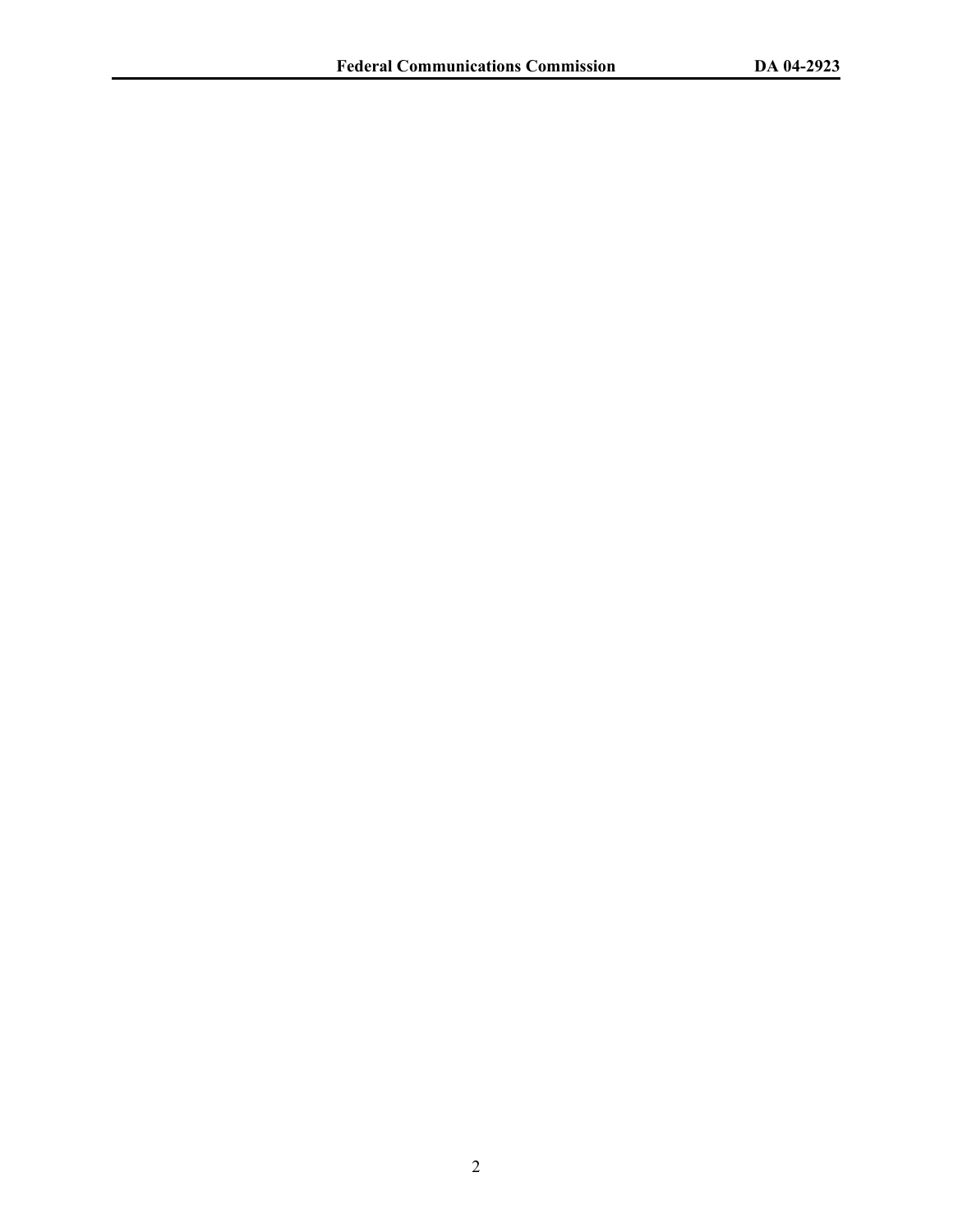# **APPENDIX A**

## **Part 0 of Chapter 1 of Title 47 of the Code of Federal Regulations is amended as follows:**

## **PART 0—COMMISSION ORGANIZATION**

1. The authority citation for Part 0 continues to read as follows:

Authority: Secs. 5, 48 Stat. 1068, as amended; 47 U.S.C. 155.

2. Section 0.121 of the Rules is amended by revising paragraph (b) to read as follows:

\* \* \* \* \*

 (b) Protected field offices are located at the following geographical coordinates (coordinates are referenced to North American Datum 1983 (NAD83)):

Allegan, Michigan 42º36'20.1" N. Latitude 85º57'20.1" W. Longitude Belfast, Maine 44º26'42.3" N. Latitude 69º04'56.1" W. Longitude Canandaigua, New York 42º54'48.2" N. Latitude 77º15'57.9" W. Longitude Douglas, Arizona 31º30'02.3" N. Latitude 109º39'14.3" W. Longitude Ferndale, Washington 48º57'20.4" N. Latitude 122º33'17.6" W. Longitude Grand Island, Nebraska 40º55'21.0" N. Latitude 98º25'43.2" W. Longitude Kenai, Alaska 60º43'26.0" N. Latitude 151º20'15.0" W. Longitude Kingsville, Texas 27º26'30.1" N. Latitude 97º53'01.0" W. Longitude Laurel, Maryland 39º09'54.4" N. Latitude 76º49'15.9" W. Longitude Livermore, California 37º43'29.7" N. Latitude 121º45'15.8" W. Longitude Powder Springs, Georgia 33º51'44.4" N. Latitude 84º43'25.8" W. Longitude Santa Isabel, Puerto Rico 18º00'18.9" N. Latitude 66º22'30.6" W. Longitude